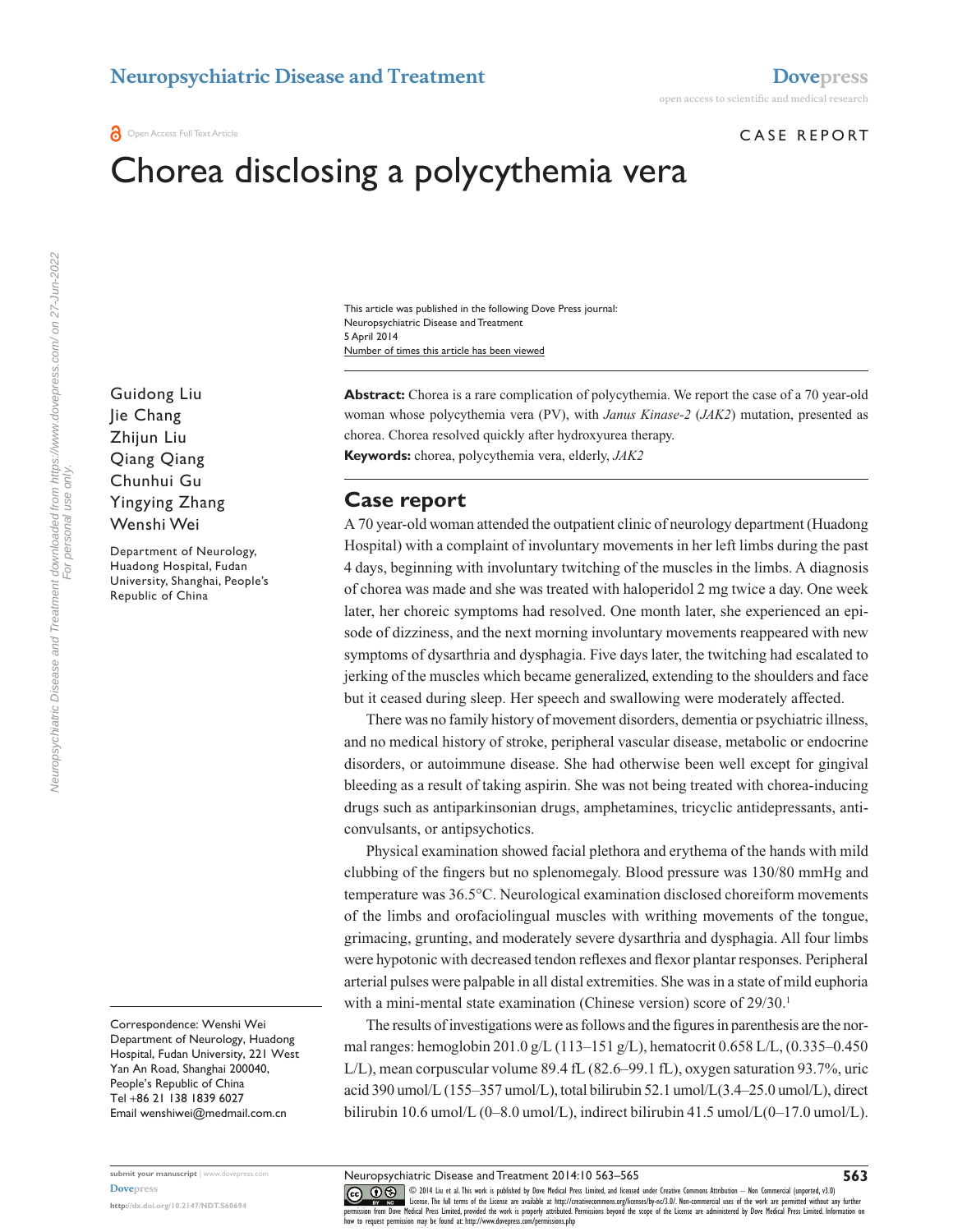The bone marrow aspirate and trephine biopsy specimens were hypercellular for the patient's age, with biopsy cellularity approximately 80%; erythroid hyperplasia was present. The granulocyte/erythroid (G/E) ratio was 1:2, megakaryocytic 8–10/higher power field (HPF). Reticulin was graded 1 according to a modified Bauermeister scale.<sup>2</sup> Serum erythropoietin was 5.74 mIU/mL (4.3–29 mIU/mL). Results of the following investigations were normal: vitamin B12, calcium concentrations, thyroid function, tests for syphilis and HIV. Retrospective review of laboratory test results revealed an elevated hemoglobin and hematocrit levels 7 months prior to the development of chorea. Apart from mild ischemic white matter lesions, no abnormalities were seen on magnetic resonance imaging. Chest computed tomography demonstrated slight pulmonary arterial dilation. Genetic analysis showed JAK2V617F in her peripheral blood granulocytes. A diagnosis of polycythemia vera was established according to the World Health Organization (WHO) criteria for polycythemia vera (PV).3

She was treated with hydroxyurea 1,500 mg and clopidogrel 50 mg daily which led to resolution of her chorea within 4 days.

## **Discussion**

Polycythemia occurs more often in men (3:2), but polycythemia chorea is seen predominantly in women (5:2), usually after the age of 50, with an overall prevalence of 1% to 2.5%. Neurologic complications have been reported in up to 80% of untreated PV patients, including headache, vertigo, stroke, visual symptoms, tinnitus, and paresthesia.4,5 Chorea can be caused by many conditions such as hereditary, autoimmune and metabolic/toxic factors (Table 1). $6-10$  In such cases, the onset of chorea can be either abrupt or insidious, and is typically generalized. Careful assessment and investigation leads to diagnosis and treatment of the underlying cause. Chorea is a rare complication of PV  $(0.5\% - 5\%)$ . PV-associated chorea (PVC) has only rarely been reported as the presenting complaint, primarily in older females, and typically involving the orofaciolingual and appendicular musculature. PVC often resolves with phlebotomy or cytoreductive therapy.4,5,11,12

The onset of chorea has been linked to worsening hematological values, progression of PV, and the resolution of the chorea has been related to treatment of PV; as in this case.<sup>6</sup> Usually there is no recurrence of chorea or other neurological symptoms after treatment. However, there is a single case **Table 1** Common causes of chorea in the elderly

- Vascular: infarction; hemorrhage; arteriovenous malformation; Moyamoya disease; polycythemia vera
- Hereditary: Huntington's disease; spinocerebellar ataxia 1–3; pseudohypoparathyroidism;

 pseudopseudohypoparathyroidism; dentatorubropallidoluysian atrophy; Fahr's disease

- Autoimmune: systemic lupus erythematosus; polyarteritis nodosa; Behcet's disease; Sjögren's syndrome; Sydenham's chorea; antiphospholipid syndrome; multiple sclerosis; celiac disease
- Metabolic: hyperthyroidism; hypocalcemia (hypoparathyroidism); hypoglycemia; hyperglycemia; hypernatremia; hyponatremia; renal failure; thiamine deficiency; niacin deficiency; hepatocerebral degeneration
- Drug induced neuroleptics: antiparkinsonian drugs; neuroleptic drugs; oral contraceptives; anticonvulsant drugs (phenytoin, phenobarbitone, ethosuximide, carbamazepine, valproate); steroids; opiates; tricyclic antidepressants; lithium; digoxin; cocaine
- Toxins: alcohol (intoxication and withdrawal); carbon monoxide; manganese; mercury; thallium; post-anoxia
- Infectious: Sydenham's chorea; encephalitis lethargica; various other infectious and postinfectious encephalitis

Neoplasia: basal ganglia involvement; paraneoplastic syndrome Other: senile chorea

report of an elderly woman with subacute hemichorea who was found to have JAK2V617F hematopoiesis but with normal a hematologic profile.<sup>13</sup>

The pathophysiology of chorea due to polycythemia is far from clear. Sluggish cerebral blood flow, particularly reduced in the basal ganglia, and impaired oxygen transport probably play an important part in the pathogenesis.14 The most important determinant of the viscosity of whole blood is the packed cell volume, and an inverse relationship can be shown between cerebral blood flow and packed cell volume.15 It has also been hypothesized that dopamine receptor hypersensitivity resulting from estrogen deficit in postmenopausal women and, possibly, an excess accumulation of dopamine, due to platelet congestion in cerebral vessels are also reasonable mechanisms.<sup>6,8,11</sup> It has also been suggested that the development of PVC is associated with a reversible alteration in the corticobasal ganglia metabolism and disturbed dopaminergic function.16

We suggest that patients aged over 50 years, especially females, presenting with chorea should have a full blood count to exclude PV. Prompt diagnosis and treatment of PV will lead to resolution of the chorea and reduce the risk of deep vein thrombosis, pulmonary embolism, stroke, and other serious complications.<sup>6</sup> In those with a known diagnosis of PV, the physician should be aware that the onset of chorea usually means that the hematological variables are deteriorating.